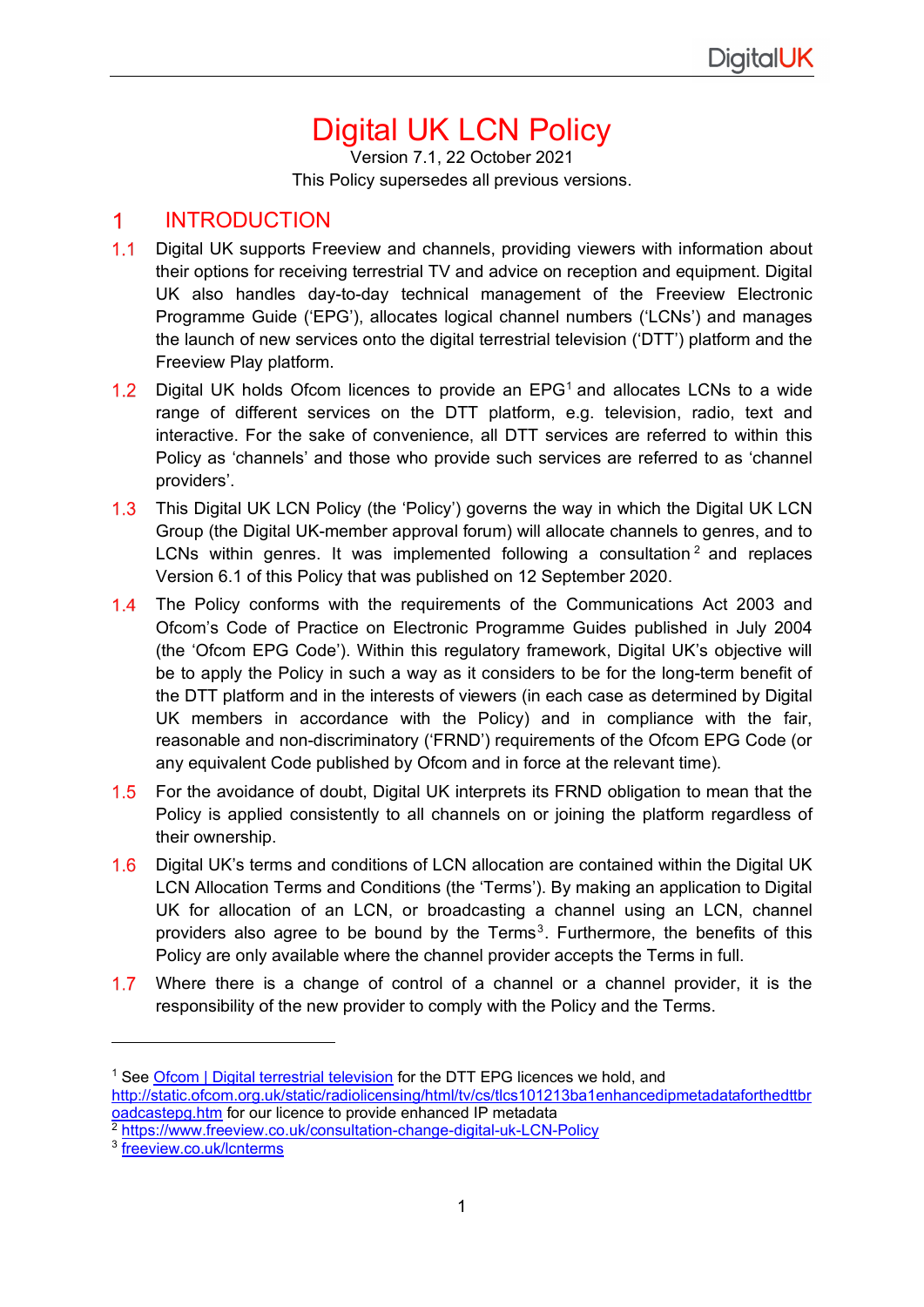- 1.8 After an LCN allocation has been made by Digital UK, the LCN continues to belong to Digital UK and will remain subject to its discretion and the Policy. Digital UK reserves the right to move a channel to an alternative LCN in accordance with this Policy.
- 1.9 Digital UK will allocate LCNs to channels using DTT capacity that meet the criteria for an LCN as set out in sections 2.2 and 2.3. Digital UK has reserved a range of LCNs in which IP television platforms may allocate channels according to their own allocation policy. Digital UK allocates LCNs in this range to solely IP-delivered channels on the Freeview Play platform.
- 1.10 For the purposes of this Policy, the following definitions are applied:
	- i. **'Lower LCNs'** refers to lower channel numbers; i.e. smaller numbers which appear closer to the beginning of the LCN list. **'Higher LCNs'** refers to larger channel numbers which are further away from number 1 in the channel list.
	- ii. **'Public service channels'** are those channels identified as such in accordance with section 310 of the Communications Act 2003, and HD simulcasts thereof. When allocating LCNs to public service channels, Digital UK will seek to give 'appropriate prominence' to these channels in the appropriate genre in accordance with the Ofcom EPG Code.
	- iii. **'Associated channels'** are two or more channels that:
		- are classified into the same genre as each other; and
		- are under common control; and
		- have common branding and/or a significant degree of existing or intended crosspromotion.

Public service channels are not considered to be associated channels.

In order to improve viewer or listener navigation Digital UK considers that it is in the best interests of viewers and listeners to group associated channels together.

- iv. **'Common branding'** may take a number of forms. In considering whether two channels have common branding, Digital UK will consider the following non-exhaustive factors: the names of the channels, and the look and feel of their logos and idents.
- v. Channels will be considered to be under **'common control'** where they are owned or controlled by companies in the same corporate group. The corporate group consists of a holding company and all its subsidiaries, the terms 'holding company' and 'subsidiary' having the meanings given in section 1159 of the Companies Act 2006. In addition, where a holding company directly or indirectly holds 50% of the voting rights in a channel which does not otherwise fall within the definition of 'subsidiary' in section 1159 of the Companies Act 2006, that channel will be treated as under common control with any of the holding company's subsidiaries with which the channel in question has common branding.
- vi. **'Streamed channels'** are channels where audio visual content is delivered over IP but access is enabled via an MHEG or HbbTV application which is broadcast over DTT. They should not be confused with channels that are delivered solely by IP (see section 1.9). When assessing whether streamed channels qualify for associated channel status, or whether they are under common control, Digital UK will consider a 'channel' to be the audio-visual content accessible via the LCN, rather than the MHEG/HbbTV application and/or any MHEG/HbbTV slate carried on the LCN.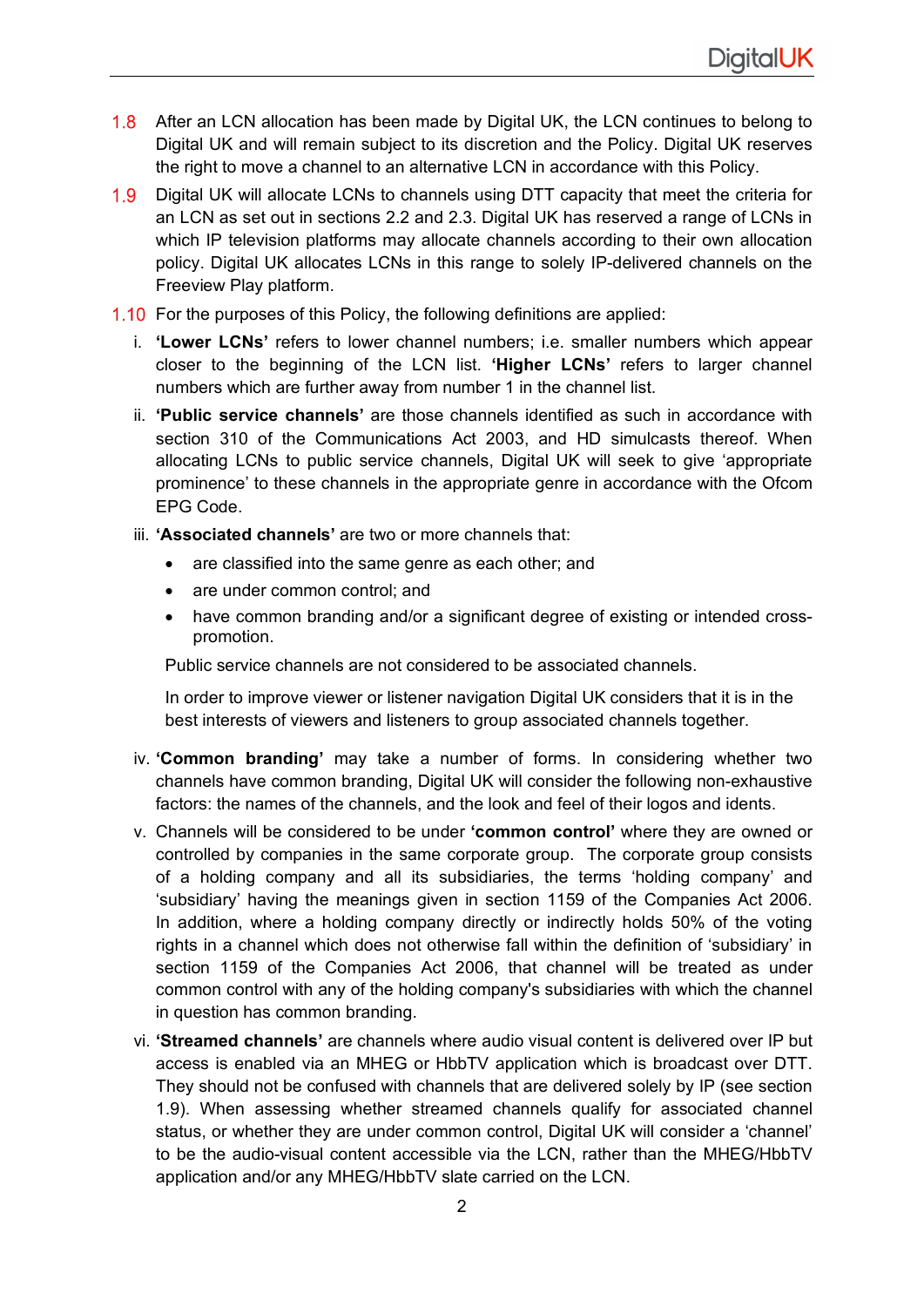1.11 Previous decisions of Digital UK regarding the allocation of LCNs prior to the adoption of this version of the Policy will not be considered relevant in the interpretation of this Policy and will not bind Digital UK as precedent.

### $\overline{2}$ REQUIREMENTS TO BE ELIGIBLE FOR AN LCN

- $2.1$ By making an application to Digital UK for allocation of an LCN, or broadcasting a channel using an LCN, channel providers agree to be bound by the Terms.
- $2.2$ To be eligible for an LCN a channel is required to have:
	- a DTT capacity agreement with a multiplex operator (a 'carriage agreement') or, in the case of IP-delivered channels, a Freeview Play Content Provider agreement with Digital UK; and
	- a valid broadcasting licence (or equivalent authorisation) permitting the channel to broadcast on the DTT platform in the UK, or, in the case of IP-delivered channels, to broadcast on the Freeview Play platform (a 'broadcast licence'); and
	- arrangements for providing EPG schedule data (a 'schedule provider agreement').
- $2.3$ In order to be allocated or retain an LCN, channels must broadcast a minimum of six hours per day or 42 hours per week of audio-visual content via DTT. A static slate does not count as audio-visual content for the purpose of this rule. However:
	- This rule does not apply to Streamed channels<sup>4</sup>, or to channels in the Adult genre, the Text genre or the Radio genre.
	- Channels in the IP section on the Freeview Play platform must broadcast a minimum of six hours of content per day or 42 hours per week via IP.
	- Channels which were broadcasting on the DTT platform before 1 March 2021 must broadcast a minimum of two hours per day or 14 hours per week of audiovisual content via DTT. Channels which were broadcasting on the DTT platform for less than two hours per day or 14 hours per week prior to 3 April 2017 must broadcast at least two hours per day or 14 hours per week of audio-visual content via DTT upon the expiry of their current carriage agreement with a multiplex operator.
	- A channel may reduce its broadcast hours to less than the minimum threshold for up to 12 weeks, accrued in any 12-month rolling period. The channel provider should (where circumstances permit) notify Digital UK in advance in writing before reducing its broadcast hours. If a channel falls below the minimum broadcast hours for more than 12 weeks accrued in any 12-month rolling period then, upon notice from Digital UK to the channel provider, its LCN will be withdrawn.
- 2.4 A channel provider may cease to make a channel available for up to 12 weeks in any rolling 12-month period without losing its LCN. The channel provider should notify Digital UK in advance in writing of its intention to temporarily cease broadcasting its channel. If the channel does not resume broadcasting within the 12-week time limit, then the LCN will be deemed vacated and can be re-allocated by Digital UK in accordance with this Policy.
- $2.5$ Digital UK may allocate LCNs for test channels if, at its absolute discretion, it thinks it

<span id="page-2-0"></span><sup>4</sup> See paragraph 1.10(vi) for an explanation of the difference between "Streamed channels" and channels in the IP section of the Freeview Play platform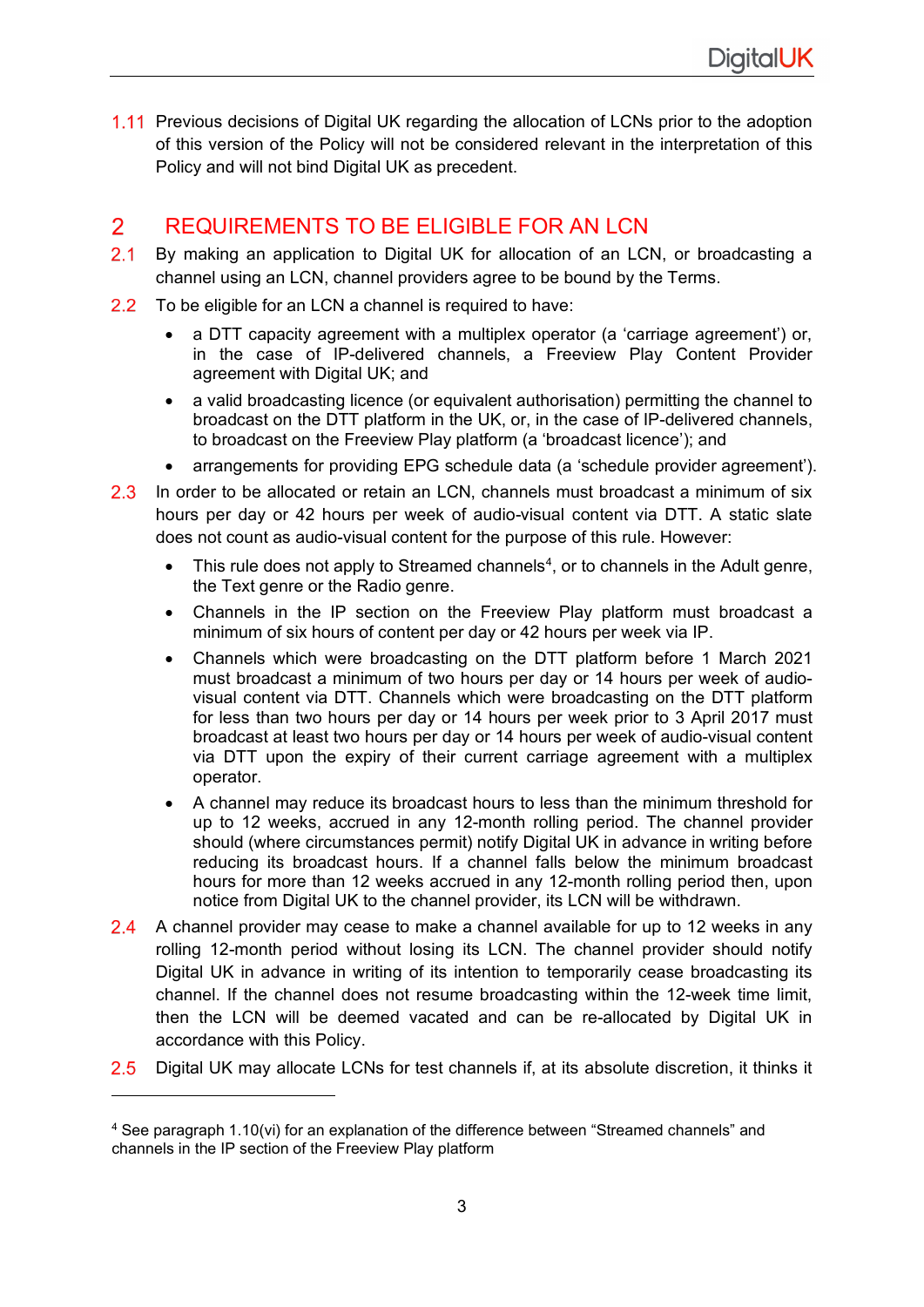appropriate to do so.

2.6 A channel in any DTT genre may link to supplementary content carried via IP, but this content must be licensed by an appropriate regulatory authority and suitable for the genre of the DTT channel.

### $\mathbf{3}$ APPLICATION FOR AN LCN

- $3<sub>1</sub>$ Any channel provider which requires an LCN should submit its LCN application as per the process set out in Schedule 1, between eight and four weeks prior to the channel provider's intended launch date of the channel. Applications received less than four weeks before the intended launch date of the channel will be processed, but in such cases Digital UK cannot guarantee that the intended launch date will be met.
- 3.2 The channel provider should:
	- provide evidence confirming that its channel meets the criteria for an LCN as set out in sections 2.2 and 2.3. Evidence of a capacity agreement will be by way of a letter of corroboration from the relevant multiplex operator; and
	- state which genre it believes would be most appropriate for the channel; and
	- at its cost, supply Digital UK with any other information as specified in the allocation process or as Digital UK may otherwise reasonably request regarding the channel.

The channel provider must ensure that all information provided by it or on its behalf is accurate, complete and up-to-date. Once a valid application with the relevant detail is received, it will usually take two weeks for Digital UK to allocate an LCN to the channel.

- Digital UK will review the proposed genre, in accordance with Schedule 3 of this Policy.  $3.3$ If the channel might meet the definition of more than one genre, the following considerations will apply, in this order:
	- Whether any consumer protection issues might exist (in particular, any service which would qualify for an LCN in the Adult genre will be placed in that genre).
	- Whether the channel is HD, IP-delivered, Streamed, text, interactive or radio in nature.
	- The nature of the content on the channel as per our genre definitions.
- $3.4$ If a channel is allocated an LCN and does not launch within eight weeks of the specified launch date, the LCN which was allocated to the channel may be withdrawn.
- $3.5$ Requests for an LCN made on a speculative basis (i.e. channels without confirmed genre and intended launch date) will not be considered. However, Digital UK will be willing to engage in confidential pre-application discussions with channel providers about the availability of LCNs and other matters connected with the operation of Policy and will permit the use of 'working' channel names in any application for an LCN.
- 3.6 The LCN allocation process may change from time to time. Any amendments to Schedule 1 will be published on the Digital UK website.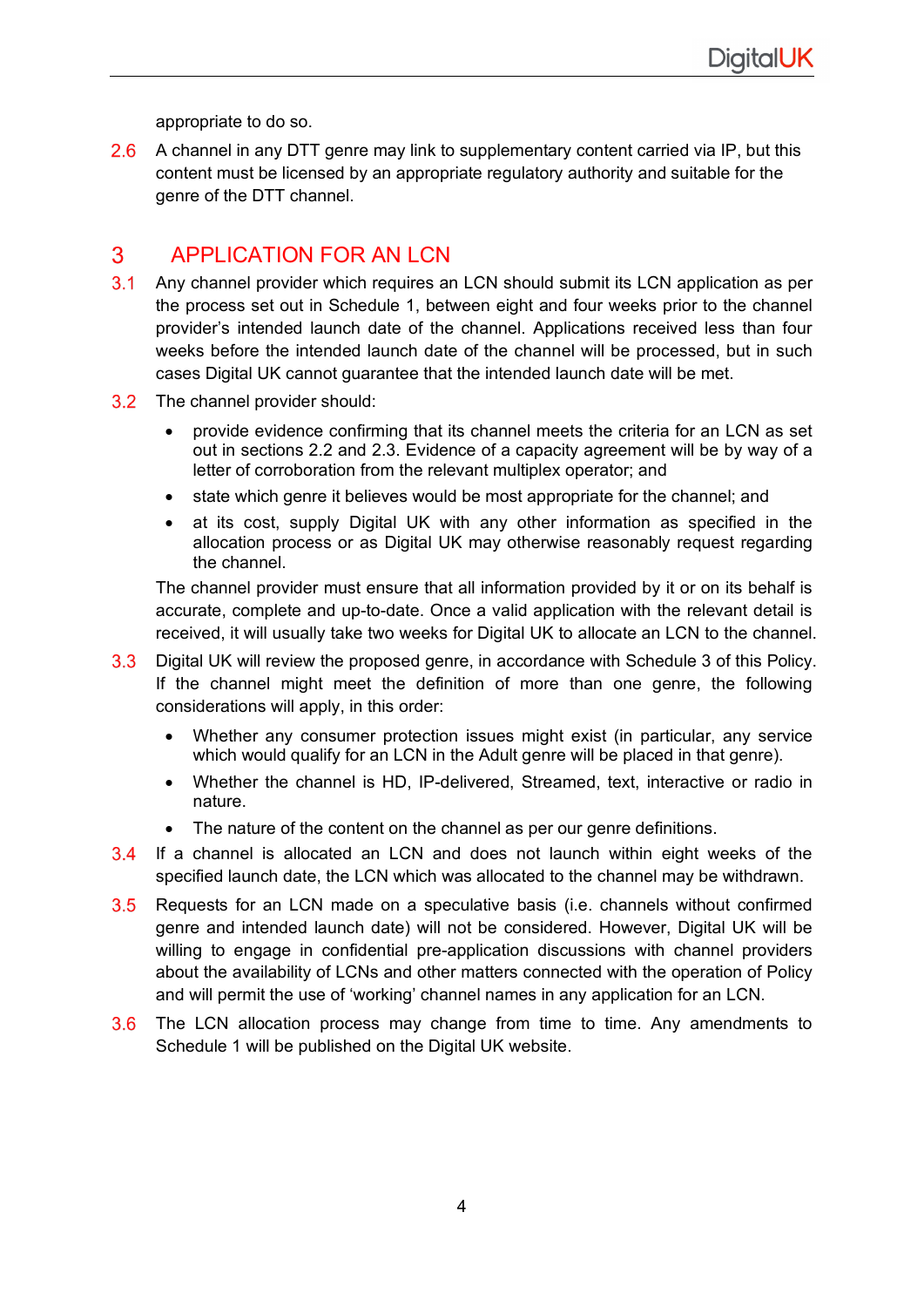### $\overline{4}$ **GENRES**

- $4.1$ Genres are the basis for grouping channels. They assist viewer navigation, and can protect consumers from content that may harm or offend.
- $4.2$ Digital UK may from time to time add, remove, merge or move genres, following a consultation process.
- 4.3 In the event a genre overflows its prescribed LCN range, Digital UK will temporarily place any additional channels of that genre in the most appropriate alternative location as determined by Digital UK.
- 4.4 See Schedule 3 for descriptions of genres. Any amendments to Schedule 3 will be published on the Digital UK website.

### 5 ALLOCATION OF LCNs

## **Sections 5.1 to 5.12 do not apply to channels in the IP-delivered range, except as noted in section 5.18**

5.1 Public service channels will at the very least be assigned an LCN in accordance with any prominence obligations specified by Ofcom. If there is one or more vacant LCNs within their relevant genre at a lower position than that specified by Ofcom, then the lowest vacant LCN will be assigned.

In cases where there is no suitable vacant slot available for a public service channel to meet the minimum prominence obligations specified by Ofcom, Digital UK will normally create a slot by requiring the channel that is currently in the highest-numbered slot required for the public service channel, and all channels in higher LCNs within the relevant genre, to each move up by the minimum number of LCNs required to create the slot.

(In cases where Ofcom specifies a minimum slot for a new public service channel, and that slot is already occupied by an existing public service channel by virtue of its own minimum prominence requirements, then Digital UK will look down the lower LCNs in the listing until it finds the first non-public service channel, which will be moved to create a slot.)

If there is a vacant LCN between the slot required by the PSB and the last channel in the genre, then only channels between the slot required and the vacant LCN will be moved.

If Digital UK considers in any particular case that one or more other methods of creating a suitable slot for a public service channel may be appropriate, Digital UK will issue a consultation under section 7 of this Policy on the options under consideration and decide which method to adopt in the light of the responses received. Where no prominence obligations are specified by Ofcom, public service channels will be assigned the lowest available vacant LCN within their relevant genre (unless sections 5.10 and/or 5.12 apply).

- For all other channels, unless section 5.6 is invoked, Digital UK will allocate the channel the next available LCN at the end of the genre.
- 5.3 As soon as a channel has been allocated an LCN, Digital UK considers that it is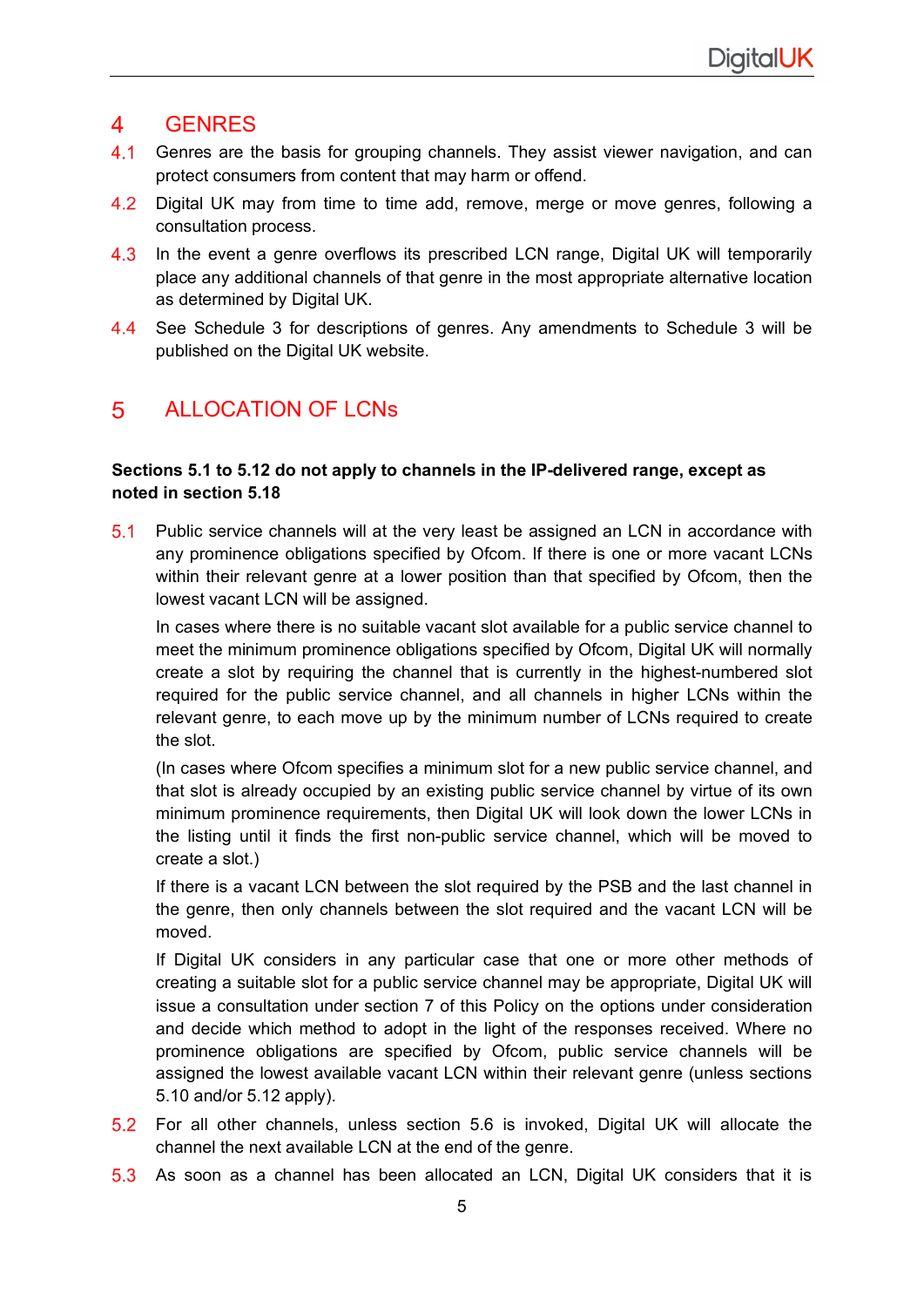occupying its LCN for the purpose of the rules in sections 5.6, 5.7 and 6, even if the channel has not yet launched or moved.

- If a channel is allocated an LCN in the HD genre and the channel has no equivalent  $5.4$ standard definition simulcast channel on the DTT platform, Digital UK may also reserve the lowest available LCN in the genre in which such simulcast channel would otherwise have been allocated an LCN. Digital UK may at any time elect to revoke or amend any reservation made under this section 5.4 if it considers it appropriate for prudent LCN management. For the avoidance of doubt, sections 5.6 and 6 shall not apply to LCNs reserved in accordance with this section 5.4. Reservations made under this section 5.4 will automatically be revoked if:
	- a) a standard definition version of the channel is allocated an LCN on the DTT platform (in which case, the standard definition channel would be allocated an LCN in the same way as any other new channel launch); or
	- b) the HD channel is withdrawn.

## *Vacated LCNs*

- 5.5 Where a channel is withdrawn from its LCN for any reason, it will trigger the vacated LCNs procedure below.
- $5.6$ Vacated LCNs will be offered to channels in the following order:
	- To a public service channel at a higher LCN within the genre, starting with the public service channel that is nearest to the vacant LCN, and then to the next nearest and so on until it has been offered to all public service channels at higher LCNs within the genre.
	- To existing associated channels (as defined under section 1.10) at higher LCNs within the genre, in the following way:
		- o First, Digital UK will identify the channel that appears next in the listing in a lower LCN than the vacated LCN. Digital UK will offer the vacated LCN to any channel associated with this channel
		- $\circ$  Second, Digital UK will look at the channel that appears next in the listing in a higher LCN than the vacated LCN. Digital UK will offer the vacated LCN to any channel associated with this channel
		- o Third, Digital UK will look at the channel that is two positions lower than the vacated LCN. Digital UK will offer the vacated LCN to any channel associated with this channel
		- $\circ$  Fourth, Digital UK will look at the channel that is two positions higher than the vacated LCN. Digital UK will offer the vacated LCN to any channel associated with this channel
		- o And so on for five positions higher and lower than the vacated LCN
	- Finally, to any new associated channel (as defined under section 1.10) launching on the platform.

Any channel provider which is offered a vacated LCN will have two weeks in which to consider the offer and respond in writing to Digital UK. If no response is received within that timescale, Digital UK may offer the LCN to another channel provider in accordance with this Policy.

- 5.7 Where vacated LCNs have still not been filled pursuant to section 5.6, Digital UK may either:
	- undertake a 'shuffle-down' procedure. The channel in the next highest LCN will be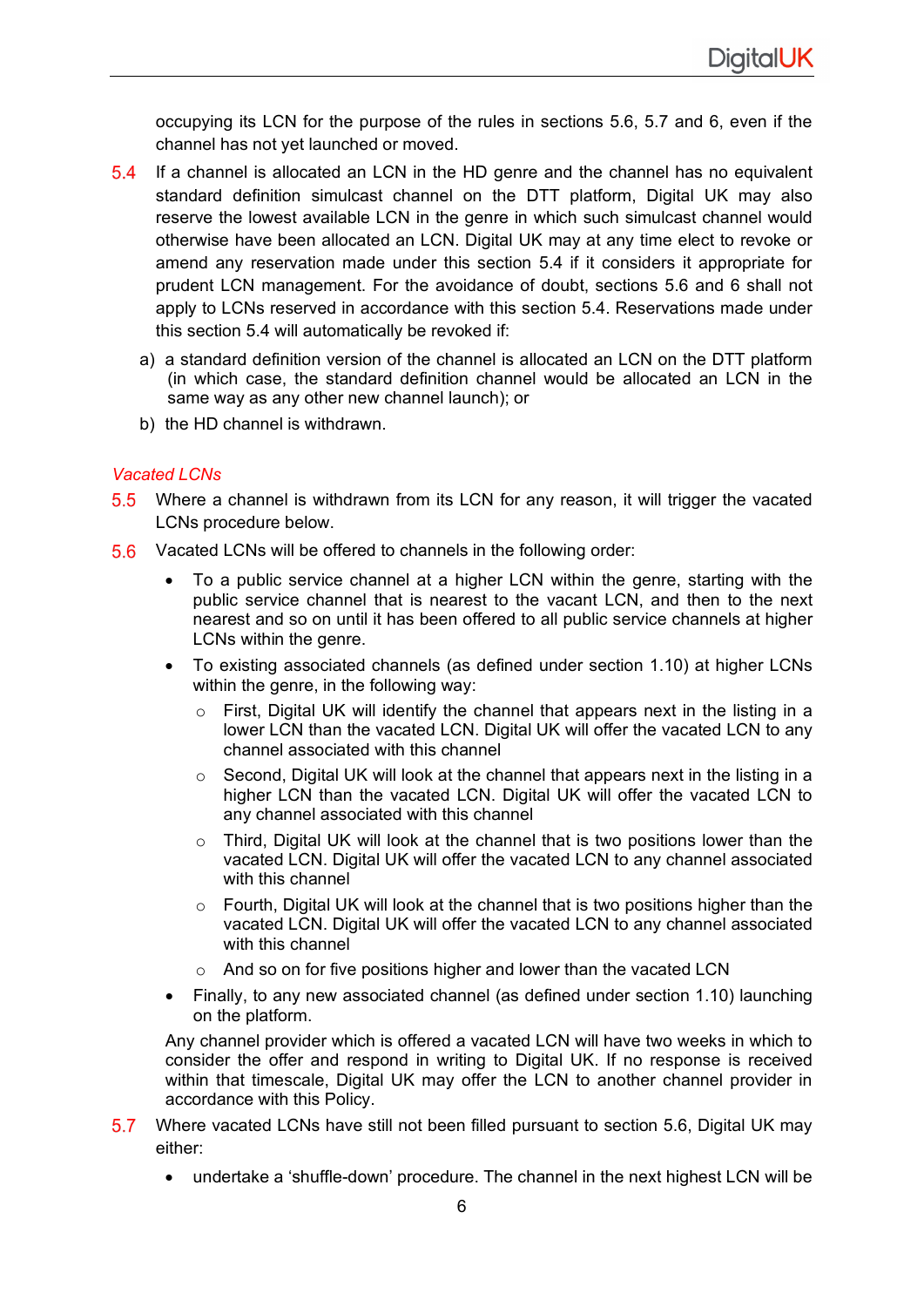offered the opportunity to move into the vacant LCN. They will usually be given two weeks to decide whether to take up the offer. No channel will be obliged to move, but if the offeree chooses not to move then the vacant LCN may be offered to the channel in the next highest LCN; or

- use the LCNs for any other reason it deems reasonable.
- 5.8 Any channel that already has an LCN on the platform which is allocated a different LCN under any of the above processes will have eight weeks to complete its move following the allocation, or it will lose the right to use the vacated LCN. Any new channel launching onto the platform into a vacated LCN will be subject to the timelines in section 3.
- $5.9$ Channels already on the platform may not request vacant LCNs from Digital UK; Digital UK will always offer vacant LCNs to channels as described above.

## *Sharing LCNs*

- 5.10 Where channels broadcast to distinct areas of the UK, and their coverage does not overlap (except where section 5.12 applies), those channels may share an LCN if:
	- all of the channels under consideration are public service channels, or
	- all of the channels under consideration are associated with one another.

Digital UK may, in the interests of LCN efficiency and viewer benefit, require that channels which meet these criteria share an LCN.

- Where channels share an LCN and one channel expands its coverage such that it overlaps with the coverage of one or more other channels on the LCN (except where section 5.12 applies), the expanding channel must apply for a new LCN.
- $5.12$  In the case of some local public service channels, while the channels may be licensed to serve distinct geographic areas, in practice there may be some overlap in their actual coverage. In such cases, Digital UK may decide that the channels should share an LCN.

## *Freeview Play Channel List Management*

5.13 Channel List Management (CLM) is a feature enabled in certain new Freeview Play product ranges since 2020. We expect all newly introduced Freeview Play devices will add support for this functionality. It enables HD/SD substitution, IP channels and IP fallback channels.

## **IP channels on the Freeview Play platform**

- 5.14 The following rules govern the allocation of LCNs to channels delivered solely via IP (as distinct from 'Streamed' channels, as defined in section 1.10). At present, we intend to offer this option to channel providers which have a Freeview Play application, because we have existing processes in place to ensure their streams are fully integrated and tested.
- 5.15 Channels that deliver content solely by IP will be allocated LCNs within the 300-599 range, within genres (see Schedule 2a).
- 5.16 If a channel has an LCN in a DTT genre in only one or two nations of the UK, and is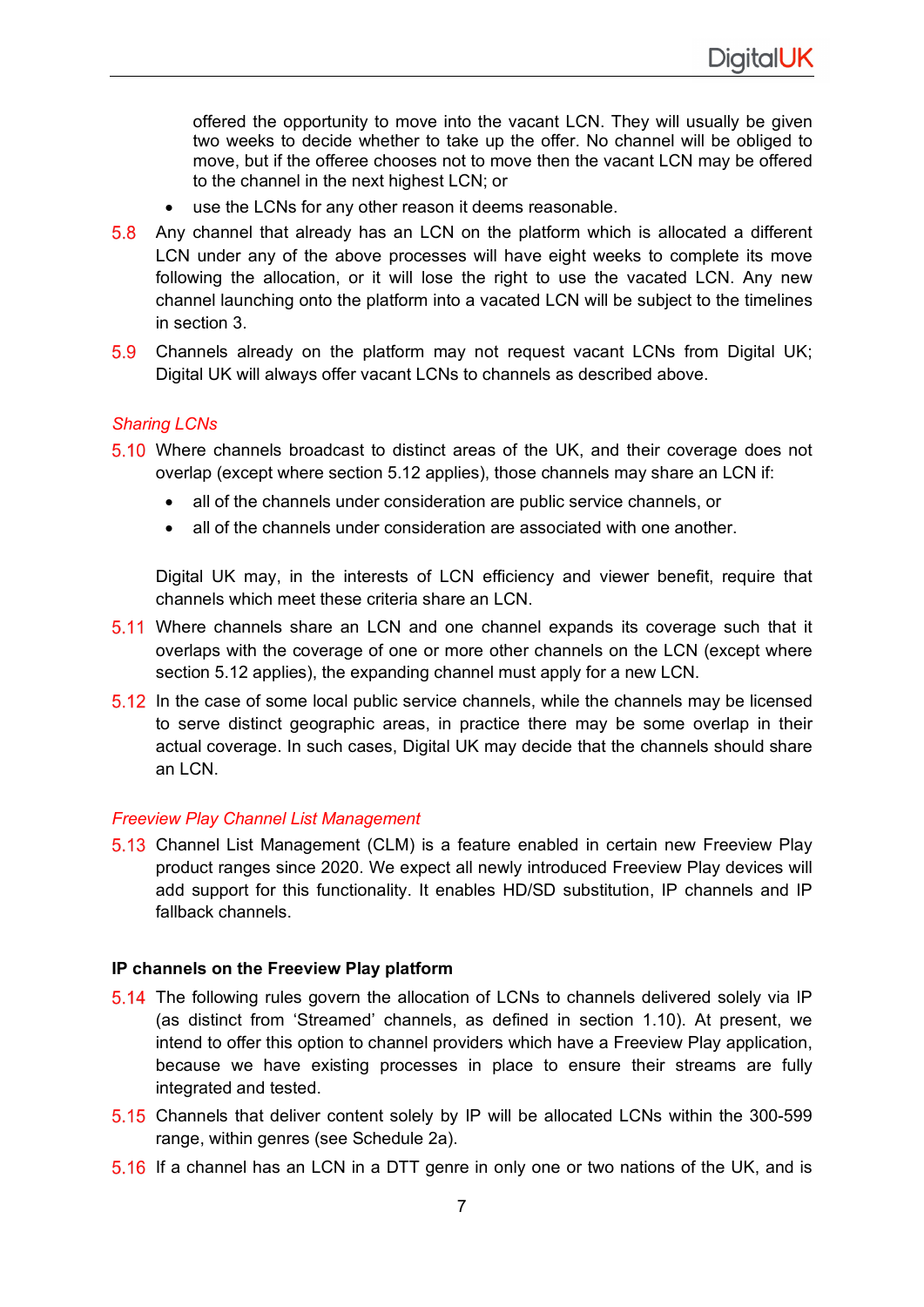therefore not eligible to use IP fallback to cover the whole of the UK, then the channel provider may choose to deliver the channel via IP to the whole of the UK; if so, the IPdelivered version of the channel will be allocated an LCN in the 300-599 range.

- Each channel provider with a Freeview Play app will be allocated ten LCNs in the IPdelivered General Entertainment range, five LCNs in the IP-delivered Children's range, and five LCNs in the IP-delivered News range. The LCNs will be allocated in the order that the apps appear on Freeview Play devices<sup>[5](#page-7-0)</sup>. Channel providers that have more than one Freeview Play app will not be allocated additional LCNs in the IP-delivered range, and their LCNs will be allocated according to the order of their most-prominently positioned app; in this context, the Channel Provider will be the party that has an agreement with Digital UK for the provision of the Freeview Play app(s). If there are regional differences in the ordering of Freeview Play apps, the LCNs will be allocated in the order that apps appear to the majority of the UK. LCNs for IP channels from players which are core players only in the minority of the UK will be allocated after the IP-delivered channels from core players available in the majority of the UK; if there is more than one such player, then the LCNs will be allocated in the order that the players launched on Freeview Play. The channel provider may choose to use these LCNs for IP-delivered channels that appear on its player, and which are under common control with the company that has a Freeview Play agreement for the app. If the channel provider does not use the LCNs, then those LCNs will remain vacant.
- 5.18 IP-delivered channels which are carried in a Freeview Play app, but are not under common control with the company that has a Freeview Play agreement for the app, will be allocated LCNs on a first come, first served basis in the ranges defined in Schedule 2a. LCNs will be allocated in these ranges in accordance with sections 5.1, 5.2, 5.3, 5.5, 5.6, 5.7, 5.8, 5.9, 5.10, 5.11, and 5.12.

## **HD/SD substitution using CLM**

- 5.19 If a channel is available in both SD and HD, then the channel provider may choose for the HD version to appear in the LCN allocated to the SD version on devices that support Channel List Management.
- 5.20 In the case of PSB channels, where an HD version is substituted in the LCN for the SD version, all programming on the HD version must be an exact simulcast of the SD version in order to satisfy Ofcom's PSB prominence requirements. There may however be differences in promotions, advertisements, and on-screen graphics and idents.
- For non-PSB channels, there may be some different programming on the HD version, but the HD version must recognisably be a simulcast of the SD version, and this must be reflected in the channel name, and the vast majority of programming.
- 5.22 The HD version of the channel may retain its LCN in the HD area on devices that support this, and may therefore appear twice in the listing (except in the case of

<span id="page-7-0"></span><sup>5</sup> The core player apps are in the following order: BBC iPlayer, ITV Hub, All 4, My5; except in Scotland, where the core apps are in the following order: BBC iPlayer, STV Player, All 4, My5, ITV Hub. Non-core player apps are ordered according to the channel providers' lowest-numbered LCN on the DTT platform, subject to the channel being available across the UK.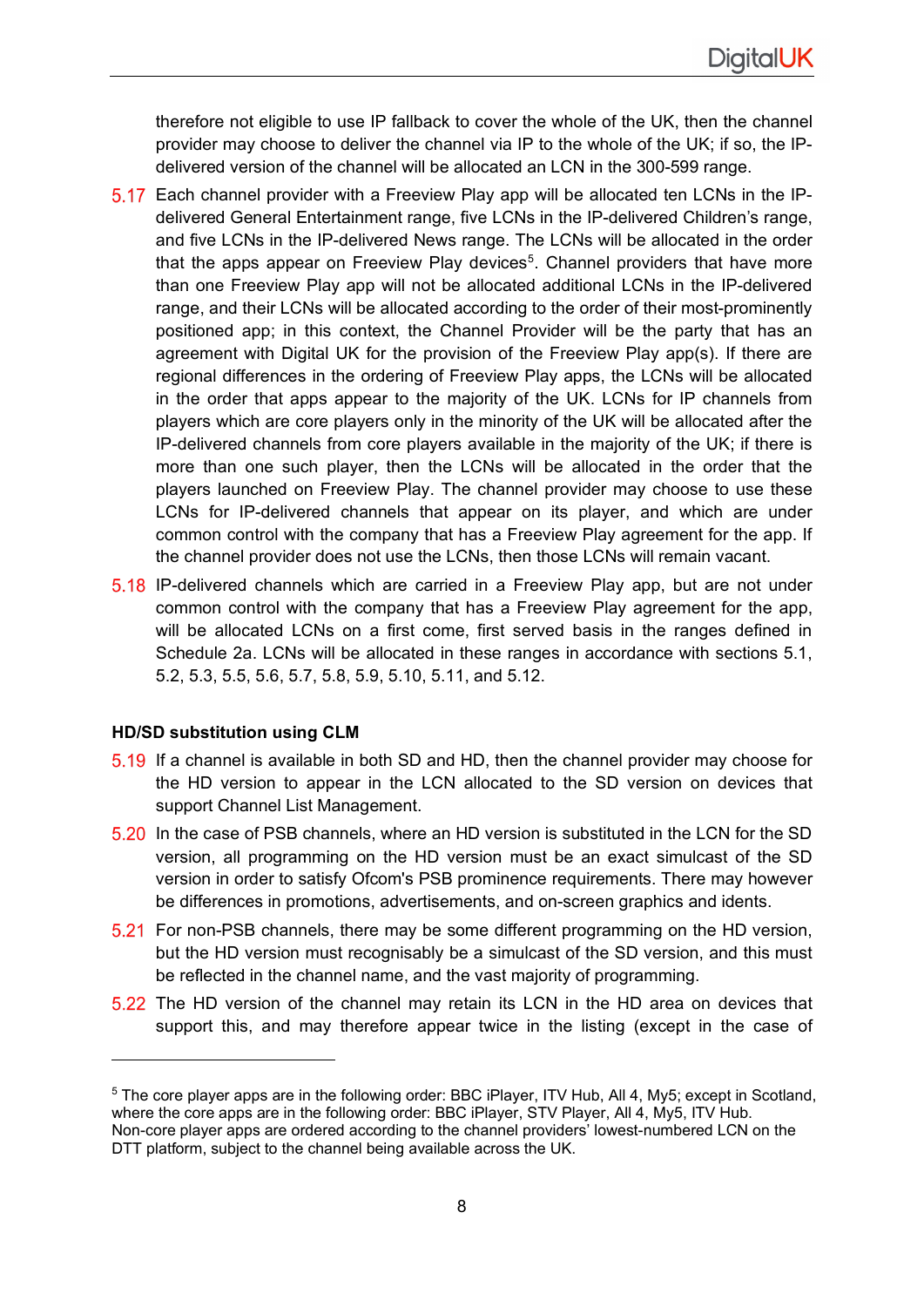Children's and Adult channels).

- 5.23 The SD version of the channel will appear in the SD Simulcast Area (except in the case of Children's and Adult channels). The SD Simulcast Area will display SD channels in the same order that they appear in the main listing (though for the avoidance of doubt, there will be no numerical correlation between the SD Simulcast Area LCN and the LCN in the main listing).
- For Children's and Adult channels, both the HD and the SD versions of the channel will appear in their relevant content genre, for consumer protection purposes.
- $5.25$  Where channels are regionalised (i.e. their content differs in different parts of the UK), channel providers may choose to enable HD/SD substitution in some regions and not others. (For the avoidance of doubt, as per the rule above, the regional HD version of a PSB channel would have to provide exact simulcasts of all programming on the regional SD version, excepting any permitted differences in promotions, advertisements, and on-screen graphics and idents.)
- $5.26$  The HD version may be delivered via IP (so long as the channel provider is able to provide us with a technically compliant IP stream; at present, we intend to offer this option to channel providers which have a Freeview Play application, because we have existing processes in place to ensure their streams are fully integrated and tested). The broadcast hours of the IP-delivered HD version of the channel must match the broadcast hours of the DTT-delivered SD version of the channel. Viewers will have the ability to opt out of receiving IP-delivered channels in the main genre listings – Digital UK will ensure that there is a simple and clear process for viewers to control this.
- 5.27 Note that the above rules apply only to devices that support Channel List Management (i.e. certain Freeview Play devices from 2020 onwards). For all other devices, the SD and HD versions of the channel will continue to appear in their own allocated LCN, as they currently do.

## **IP fallback**

- 5.28 The following rules govern the use of "IP fallback" for channel providers which are able to provide us with a technically compliant IP stream; at present, we intend to offer this option to channel providers which have a Freeview Play application, because we have existing processes in place to ensure their streams are fully integrated and tested.
- 5.29 If a channel qualifies for an LCN within an SI region, then it may choose to display the channel via IP within that SI region on that LCN, including to devices that are not connected to an aerial, and to devices that are not able to receive that channel via DTT from a transmitter.
- 5.30 If a channel qualifies for an LCN in at least three of the four nations of the UK (England, Scotland, Wales and Northern Ireland), then the channel provider may choose to display the channel via IP across the UK plus the Channel Islands and Isle of Man on that LCN, including to devices that are not connected to an aerial, and to devices that are not able to receive that channel via DTT from a transmitter. (See section 5.16 for options for channels that have an LCN in only one or two nations of the UK.)
- 5.31 For the avoidance of doubt, where PSB channels share an LCN, no PSB may display IP-delivered content on the LCN in regions where the LCN is allocated to another PSB.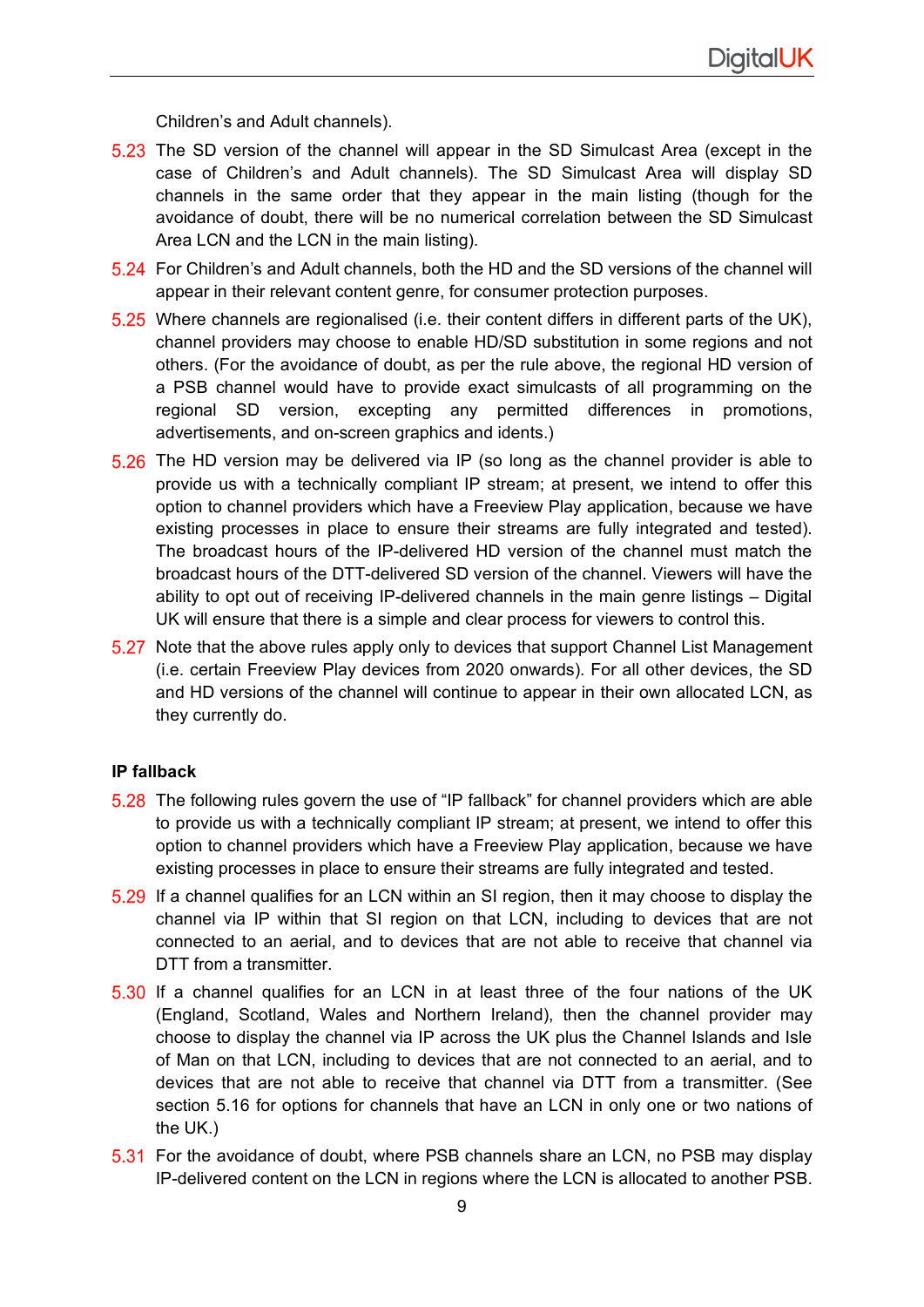(For example, Channel 4 may not use LCN 4 in Wales, where LCN 4 is allocated to S4C.) Local TV services with LDTPS licences may use their LCN to display IPdelivered content within the region covered by their LDTPS licence.

- 5.32 IP fallback channels must be appropriately licensed as per paragraph 2.6.
- 5.33 The broadcast hours of the IP-delivered version of the channel must match the broadcast hours of the DTT-delivered version of the channel.
- For the avoidance of doubt, if a channel ceases to be eligible for an LCN in a genre that requires a minimum number of hours to be broadcast via DTT (as per paragraph 2.3), then the channel may no longer use that LCN to display the channel via IP.
- 5.35 Viewers will have the ability to opt out of receiving IP-delivered channels in the main genre listings – Digital UK will ensure that there is a simple and clear process for viewers to control this.

### CHANGING A CHANNEL AFTER AN LCN HAS BEEN 6 ALLOCATED

## *Requests to reorder channels*

- $6.1$ Digital UK will consider all applications to reorder LCNs of channels that are in the same genre and are under common control (as defined under section 1.10). The channel provider should set out a preferred date for the channel changes.
- 6.2 Digital UK will also consider all applications to reorder LCNs of channels that are controlled by two different channel providers. (However, this is not permitted for channels within the IP-delivered range on the Freeview Play platform, except as noted in section 5.18.) The following processes will apply:
	- Two existing channels within a particular genre, each under different ownership, might choose to swap LCNs with each other. Both channel providers must write to Digital UK to confirm that they wish the swap to go ahead.
	- An existing channel on the platform might choose to sell the right to occupy its LCN to a new channel (under different ownership) which is launching into the same genre. The new channel must first apply to Digital UK to launch a new channel, following the process in section 3. An LCN will be allocated to the new channel. Both channel providers must then write to Digital UK to confirm that they wish to swap LCNs at the point that the new channel launches.
- 6.3 Public service channels are allowed to reorder their channels (if they meet the criteria in 6.1 above) except those at LCNs 1-5 and 101-105. Public service channels may not be reordered with non-public service channels.
- 6.4 Digital UK reserves the right to refuse any application to reorder channels where it believes that the proposed changes would not be in the best interests of viewers and listeners and/or the platform. For example, Digital UK may decide it would not be in the best interests of viewers for a part-time channel to move into a more prominent position and a full-time channel into a less prominent position, or for a channel that is only available to a minority of viewers to move into a more prominent position and a channel that is available to the majority of viewers to move into a less prominent position.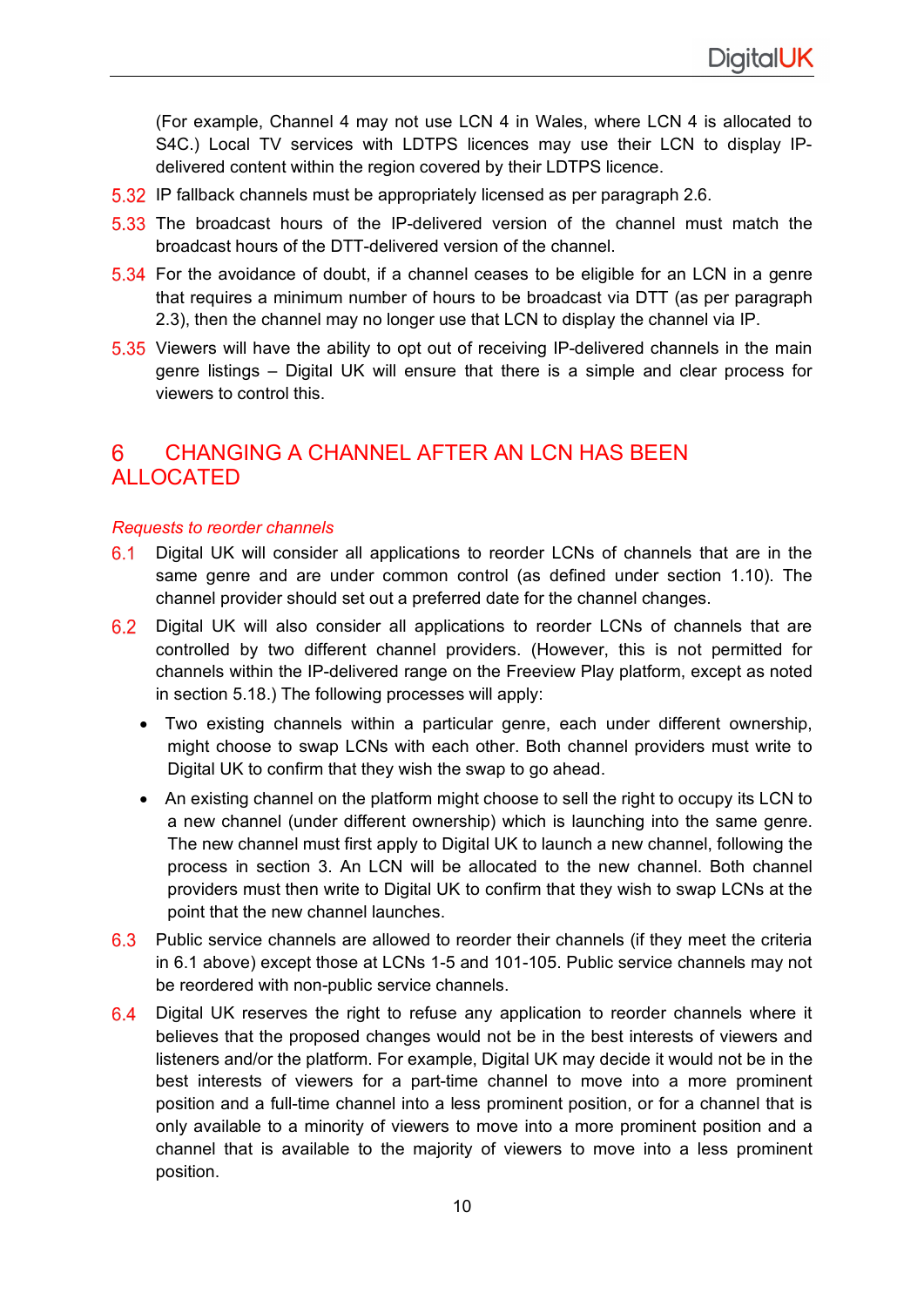- 6.5 The timing of any channel reordering must be agreed with Digital UK. Where possible, Digital UK will seek to co-time the reordering with other changes to the platform to minimise disruption for viewers and listeners.
- 6.6 Channel providers may reorder the LCNs of two or more of their channels and then close one of the affected channels.

## *Changing a channel's name and/or content*

- 6.7 Channel providers may change the content and/or name of a channel, and nonetheless retain that channel's LCN so long as it remains appropriate to the genre in which it has been placed. This could mean replacing the channel with a new channel or a channel that already exists but is not currently carried on the DTT platform.
- 6.8 If, at any time, Digital UK finds, at its discretion, that a channel has changed such that it would be more appropriately placed in a different genre, Digital UK may then require that the channel be moved to that genre. It will be allocated an LCN within that genre according to the principles in section 5.

## *Charges*

6.9 A channel provider will be charged a reasonable single fee for all LCN swaps and name changes that it requests be made to channels in its portfolio on a particular day. These charges will only apply to LCN swaps and name changes that are requested by channel providers – they will not apply to any changes which are enforced by Digital UK, and they will not apply to changes which take place under the 'vacated channels' rules.

#### $\mathbf{7}$ **CONSULTATIONS**

- $7.1$ Digital UK will consult with channel providers on any proposed enforced move of LCNs (where the moves are not conducted under sections 5.6, 5.7, 5.10, 5.11, 5.12, 6.1 or 6.7 of this Policy), unless the enforced move is required under section 5.1, in which case Digital UK will not consult if it decides to create a slot using the normal method defined in that section.
- 7.2 Where there are fewer than five channels to be moved, Digital UK will generally conduct a 'light' consultation process. A notification of the consultation will be sent to all channel providers, and responses invited from the channels proposed to be moved and any other channels which Digital UK believes will be significantly affected by the proposed changes. A notification will also be placed on the Digital UK website. A consultation period of approximately four weeks will be used (time limit to be set and communicated by Digital UK in its discretion), following which Digital UK will consider responses, communicate its conclusion to the channel providers and publish a notice on the Digital UK website at least eight weeks prior to the date set to coordinate any move(s).
- Where there are more than five channels to be moved, Digital UK will generally  $7.3$ conduct a full consultation process with all channel providers. Responses will be invited from all channel providers and stakeholders and a notification will be placed on the Digital UK website. A consultation period of approximately eight weeks will be used (time limit to be set and communicated by Digital UK in its discretion), following which Digital UK will consider responses, communicate its conclusion to channel providers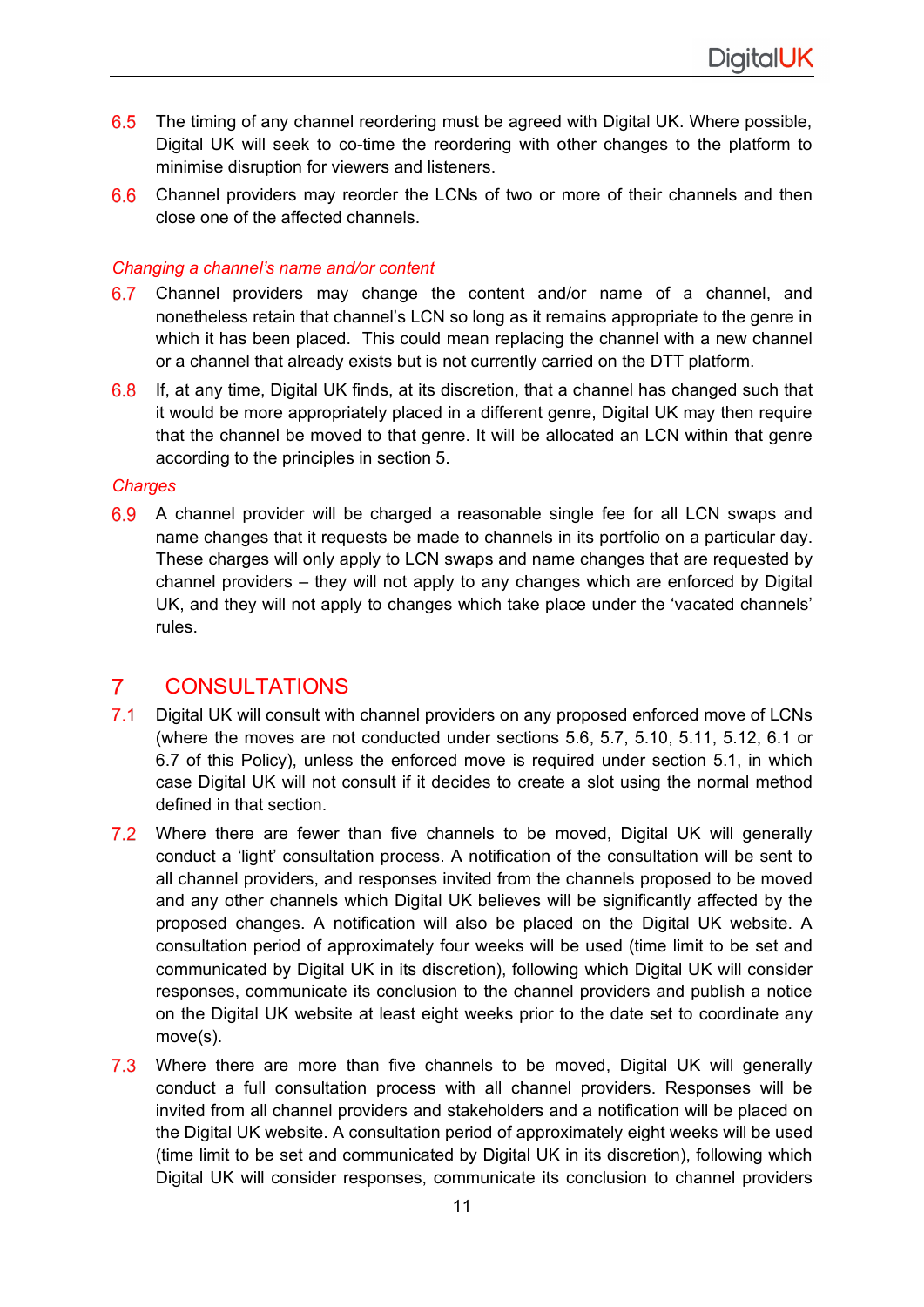and any other responders and publish a notice on the Digital UK website at least eight weeks prior to the date of any move(s).

- 7.4 Digital UK reserves its right to conduct an expedited consultation process where there are deemed to be, or might be, consumer protection issues.
- 7.5 Where Digital UK reviews the Policy and believes there is a need to make substantive amendments to the Policy, Digital UK will conduct a consultation process with channel providers and stakeholders following that described in 7.3 of this Policy.

### APPEALS PROCESS 8

- 8.1 The appeals process is available should a channel provider (the 'appellant') wish to appeal the Digital UK LCN Group's decision on:
	- (a) The application of this Policy in regard to:
		- o allocating an LCN or genre to a new channel;
		- o moving an existing channel to a different LCN or genre;
		- o placing a channel in an 'overflow' section;
		- $\circ$  applying the vacated LCN rules;
		- o allowing, not allowing, or insisting on LCN sharing;
		- o allowing or not allowing channels to reorder LCNs;
		- o allowing or not allowing a channel to change its name.
	- (b) Changes to the LCNs of existing channels that are made following a consultation process as set out in section 7.

The appeals process does not apply to other policy decisions made by Digital UK.

- 8.2 Any appeal to Digital UK is without prejudice to recourse to Ofcom, or other relevant authorities as may be available to the appellant.
- 8.3 The appellant may appeal a decision only if it can demonstrate that one or more of its channels is directly affected by the decision.
- 8.4 Where the appellant appeals against a decision that benefits or adversely affects a third party, the third party may make representations in the appeal.

## *Appealing a decision made in one of the categories listed in section 8.1(a):*

- 8.5 The following process will apply:
	- i. The appellant should appeal in writing to the Chair of Digital UK.
	- ii. Where the decision relates to a channel under the appellant's control, the appellant must appeal within four weeks of being notified of the decision. Where the appeal relates to another channel (but nonetheless directly affects the appellant's channel), the appellant must appeal within four weeks of the decision being published on the Digital UK website or taking effect in the channel listing.
	- iii. The letter must be as evidence-based as possible and explain why, in the appellant's view, the decision does not meet the Policy. If relevant, the letter should explain which genre or LCN the appellant thinks the channel should be eligible for, and why.
	- iv. The channel may launch at or move to the LCN allocated without prejudice to the concurrent appeals process.
	- v. The appellant may be named publicly by Digital UK, and where the appeal relates to a channel other than those operated by the appellant, the relevant channel provider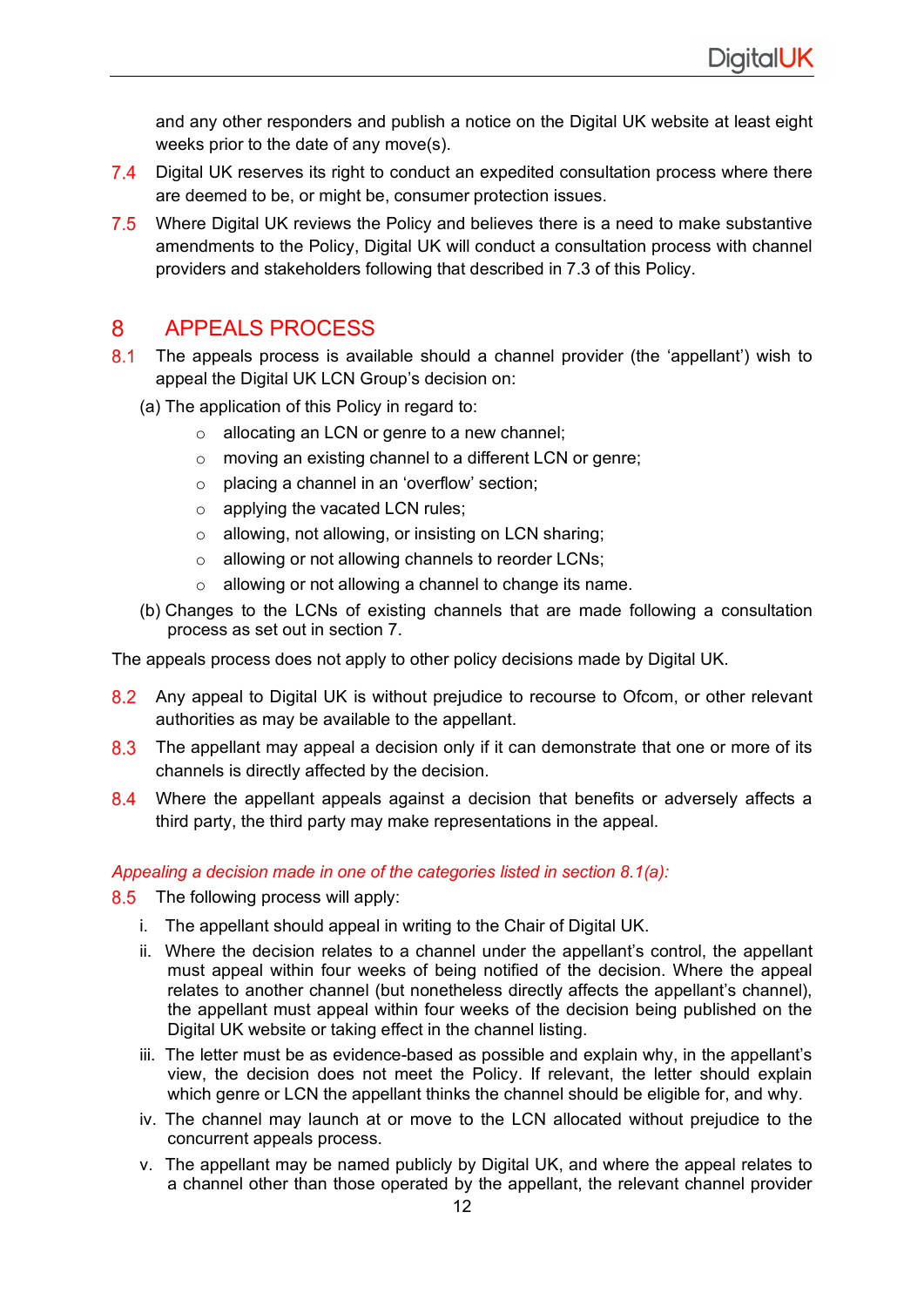affected will also be informed of the appeal.

- vi. The Chair of Digital UK will review the process that was followed in allocating the LCN, and decide whether the correct process was followed.
- vii. The Chair of Digital UK may take up to four weeks to consider the appeal, and will then respond in writing to the appellant and, where they are different, the provider of the channel whose LCN allocation was appealed.
- viii.Within the four-week period of consideration, the Chair of Digital UK may ask any channel provider for further information to assist with the review.
- ix. If the Chair of Digital UK agrees that the appellant has presented a sufficiently compelling case that the decision does not meet the Policy, the decision will not stand. The Digital UK LCN Group will then reconsider its decision including (if relevant) the appellant's proposal for an alternative genre or LCN allocation. Digital UK may move the relevant channel into the relevant LCN or genre at the earliest reasonable date.
- x. If the Chair of Digital UK does not agree that the appellant has presented a sufficiently compelling case, the Digital UK LCN Group's decision will stand.
- xi. Digital UK may publish appeal adjudications subject to redaction of any commercially sensitive material.

## *Appealing changes to the LCNs of existing channels following a consultation*

- 8.6 The following process will apply:
	- i. The appellant should appeal in writing to the Chair of Digital UK.
	- ii. The appellant must appeal within four weeks of the consultation statement being published on the Digital UK website.
	- iii. The letter must be as evidenced-based as possible and explain why, in the appellant's view, the consultation decision should not stand.
	- iv. Receipt by Digital UK of an appeal will place the appealed move on hold until the end of the appeals process.
	- v. The appellant may be named publicly by Digital UK, and where the appeal relates to a channel other than those operated by the appellant, the relevant channel provider affected will also be informed of the appeal.
	- vi. The Chair of Digital UK will review the consultation process that was followed, and decide whether the correct process was followed.
	- vii. The Chair of Digital UK may take up to four weeks to consider the appeal, and will then respond in writing to the appellant and, where they are different, the provider of the channel whose LCN allocation was appealed.
	- viii.Within the four-week period of consideration, the Chair of Digital UK may ask any channel provider for further information to assist with the review.
	- ix. If the Chair of Digital UK agrees that the appellant has presented a sufficiently compelling case, the appealed changes to the LCNs will not go ahead. The Digital UK LCN Group may decide to undertake a further consultation.
	- x. If the Chair of Digital UK does not agree that the appellant has presented a sufficiently compelling case, the Digital UK LCN Group's decision will stand and Digital UK will move channels as per its consultation statement generally no more than eight weeks from the date of the Chair of Digital UK's decision.
	- xi. Digital UK may publish appeal adjudications subject to redaction of any commercially sensitive material.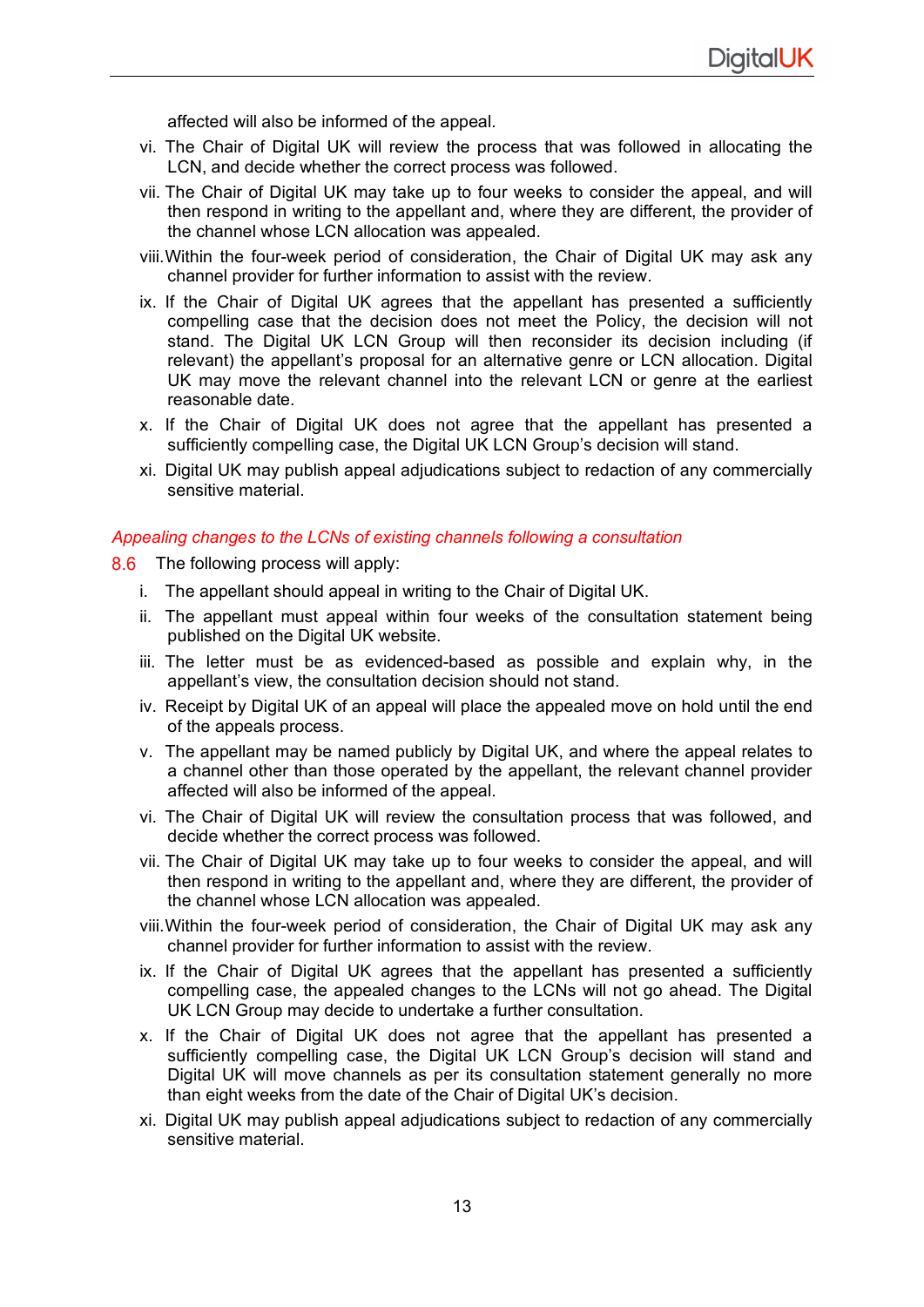### 9 **CHARGES**

 $9.1$ Digital UK reserves the right to levy fair and reasonable charges in respect of the allocation and use of any LCNs and to suspend or withdraw the allocation or use of LCNs if any such charges are not properly paid in accordance with Digital UK's payment terms.

### $10<sup>°</sup>$ INFORMATION PROVISION AND MONITORING

- 10.1 Digital UK is not obliged to monitor the content of the channels which are on the DTT platform in order to ensure that they continue to comply with any representations made to Digital UK by the channel provider about the channel or to investigate allegations brought by channel providers about such on-going compliance. However, Digital UK reserves the right at its discretion to monitor the content of channels and to investigate allegations that may arise.
- 10.2 Channel providers shall at their cost provide all such information as Digital UK reasonably requests in order to enable it: (i) To conduct any monitoring or investigations which Digital UK at its discretion wishes to conduct; and/or (ii) To provide viewers with scheduling information.
- 10.3 Channel providers must take steps to ensure that all information provided by them or on their behalf is accurate, complete and up-to-date. Channel providers are expressly obliged to inform Digital UK of changes to their channel (including, but not limited to, change of name and/or change in broadcast hours).

### $11$ **REVIEWS**

11.1 Digital UK will carry out periodic reviews of the Policy.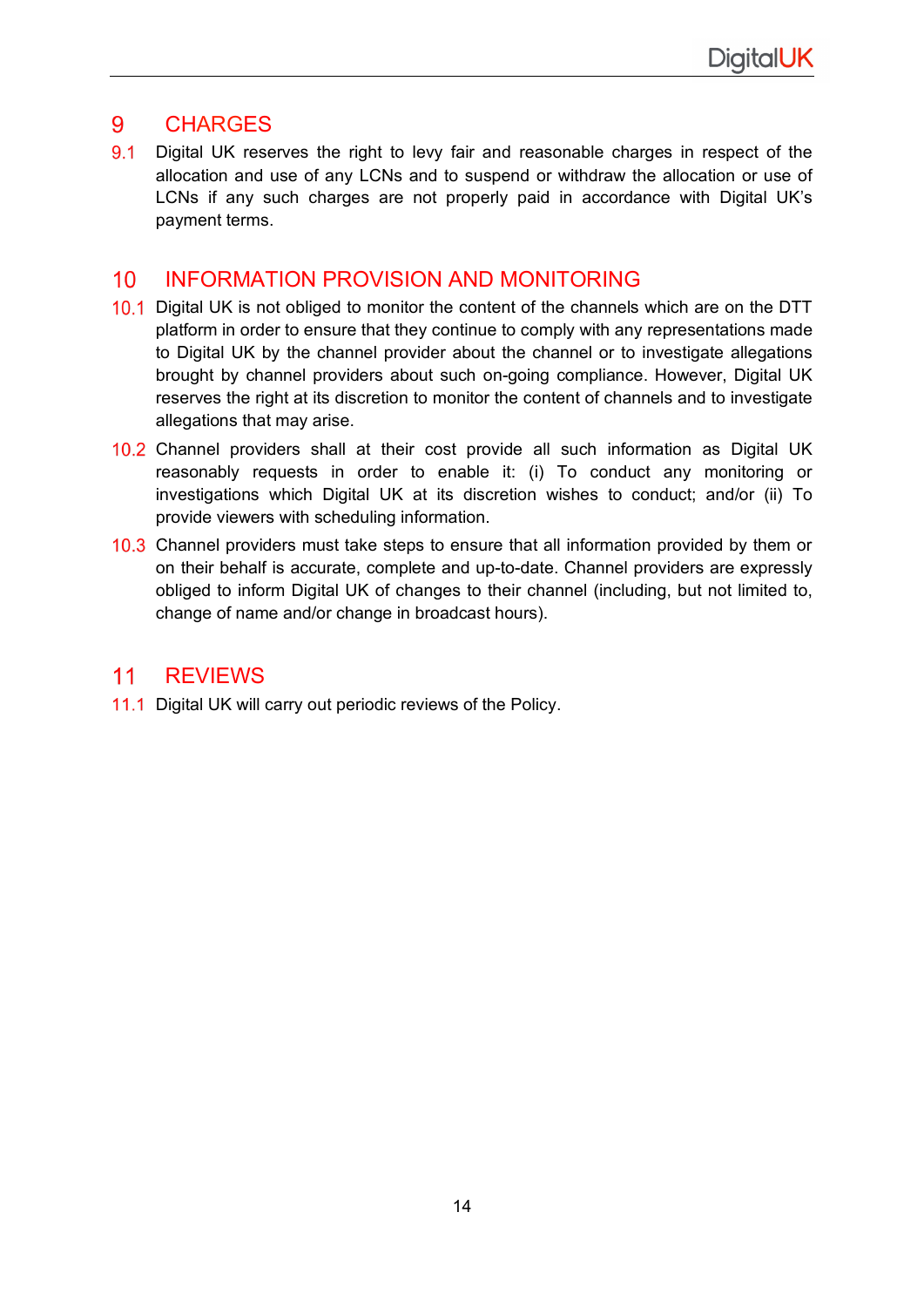## Schedule 1: The LCN Allocation Process

### *(a) Process for all channels except those in the IP-delivered range*

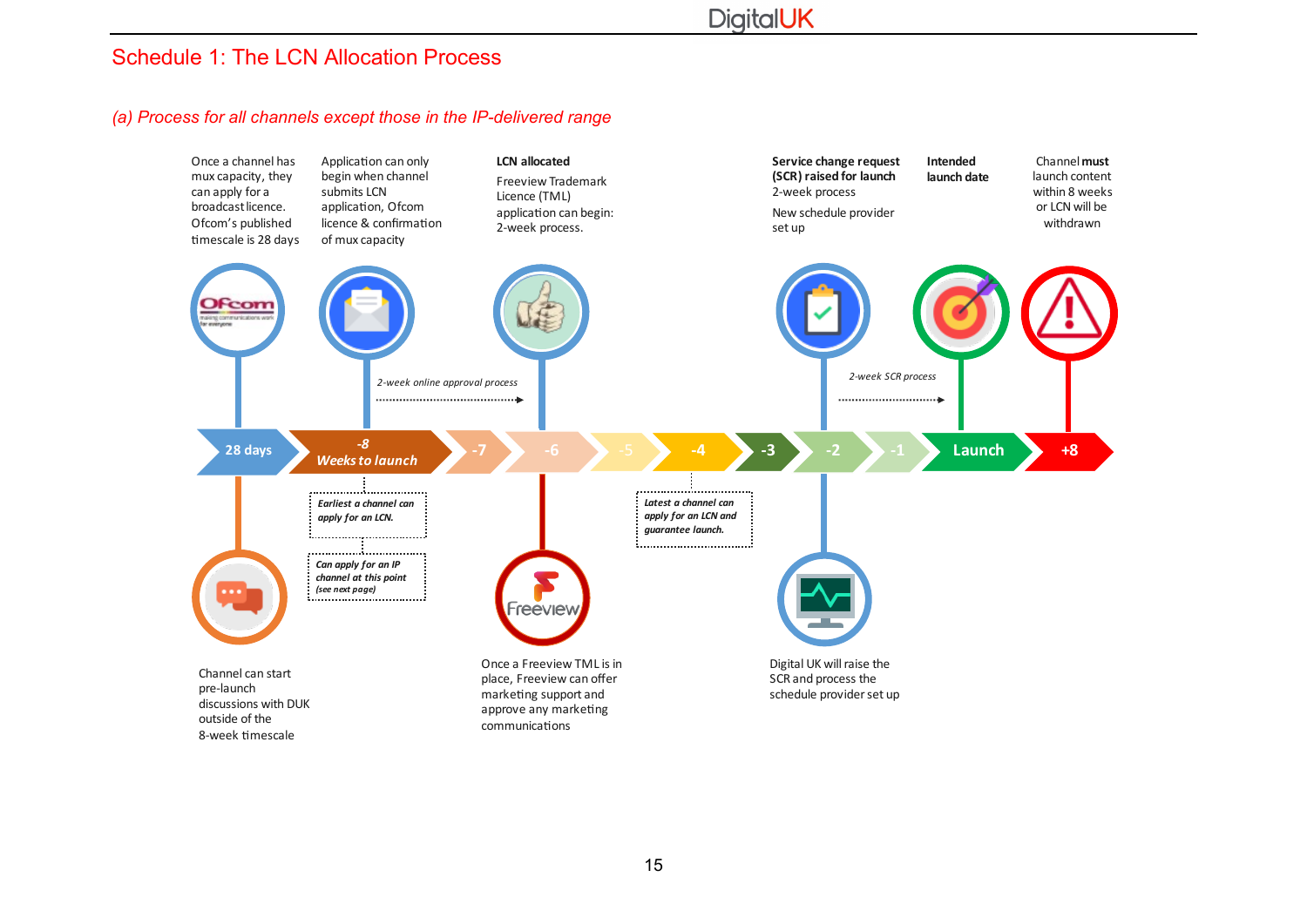# **DigitalUK**

## *(b) Process for channels in the IP-delivered range*

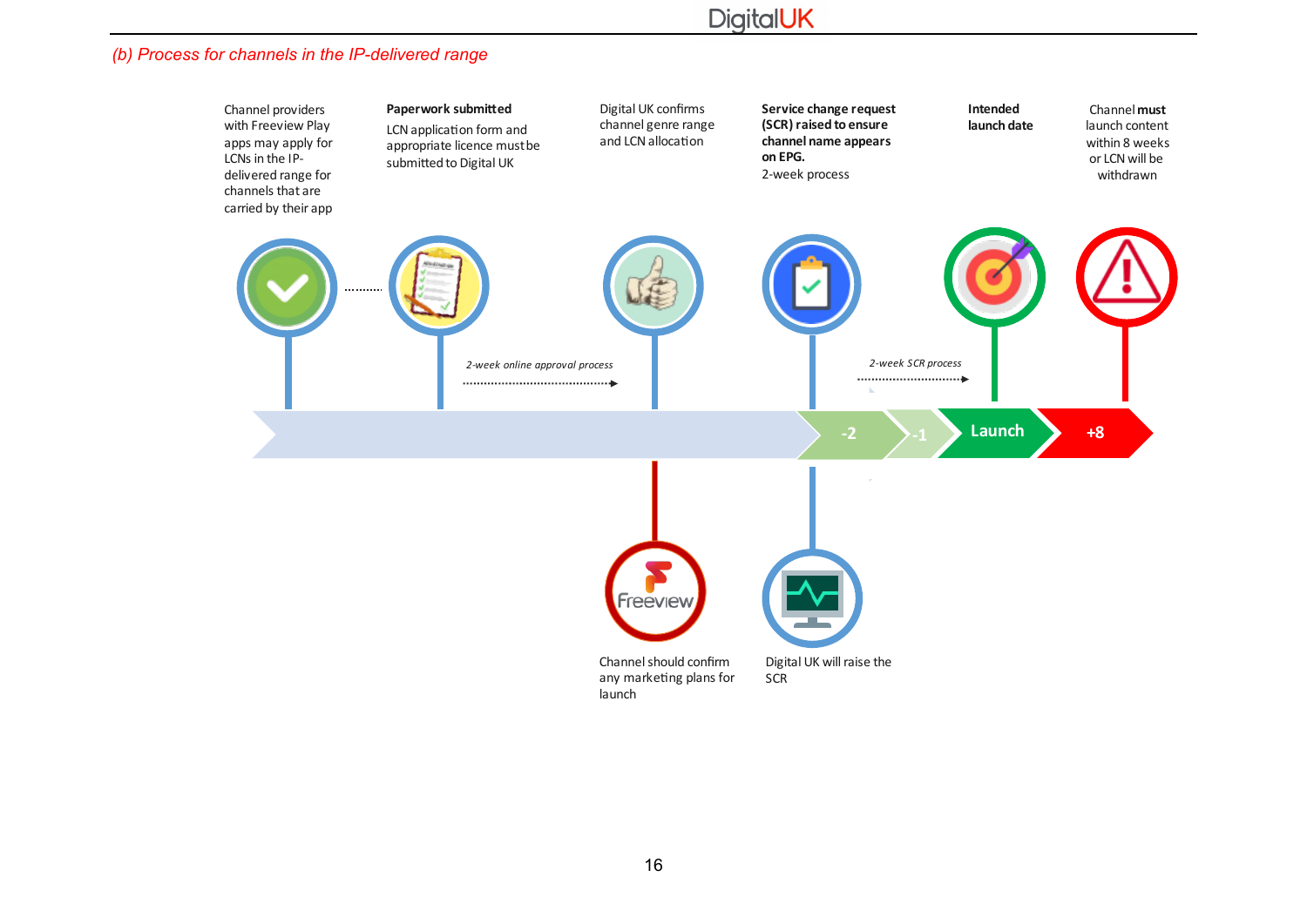# Schedule 2: Digital UK's Genre Ranges

| <b>Genre</b>                  | <b>First</b><br><b>LCN</b> | Last<br><b>LCN</b> |
|-------------------------------|----------------------------|--------------------|
| <b>General Entertainment</b>  | 1                          | 99                 |
| <b>Freeview Information</b>   | 100                        | 100                |
| HD                            | 101                        | 139                |
| <b>General Entertainment</b>  | 140                        | 199                |
| Children's                    | 200                        | 229                |
| <b>News</b>                   | 230                        | 249                |
| Text                          | 250                        | 259                |
| <b>Streamed services</b>      | 260                        | 299                |
| IP delivered services         | 300                        | 599                |
| Interactive services          | 600                        | 609                |
| SD simulcast area             | 610                        | 669                |
| Adult                         | 670                        | 699                |
| Radio                         | 700                        | 750                |
| Testing area                  | 751                        | 799                |
| Reserved for manufacturer use | 800                        | 999                |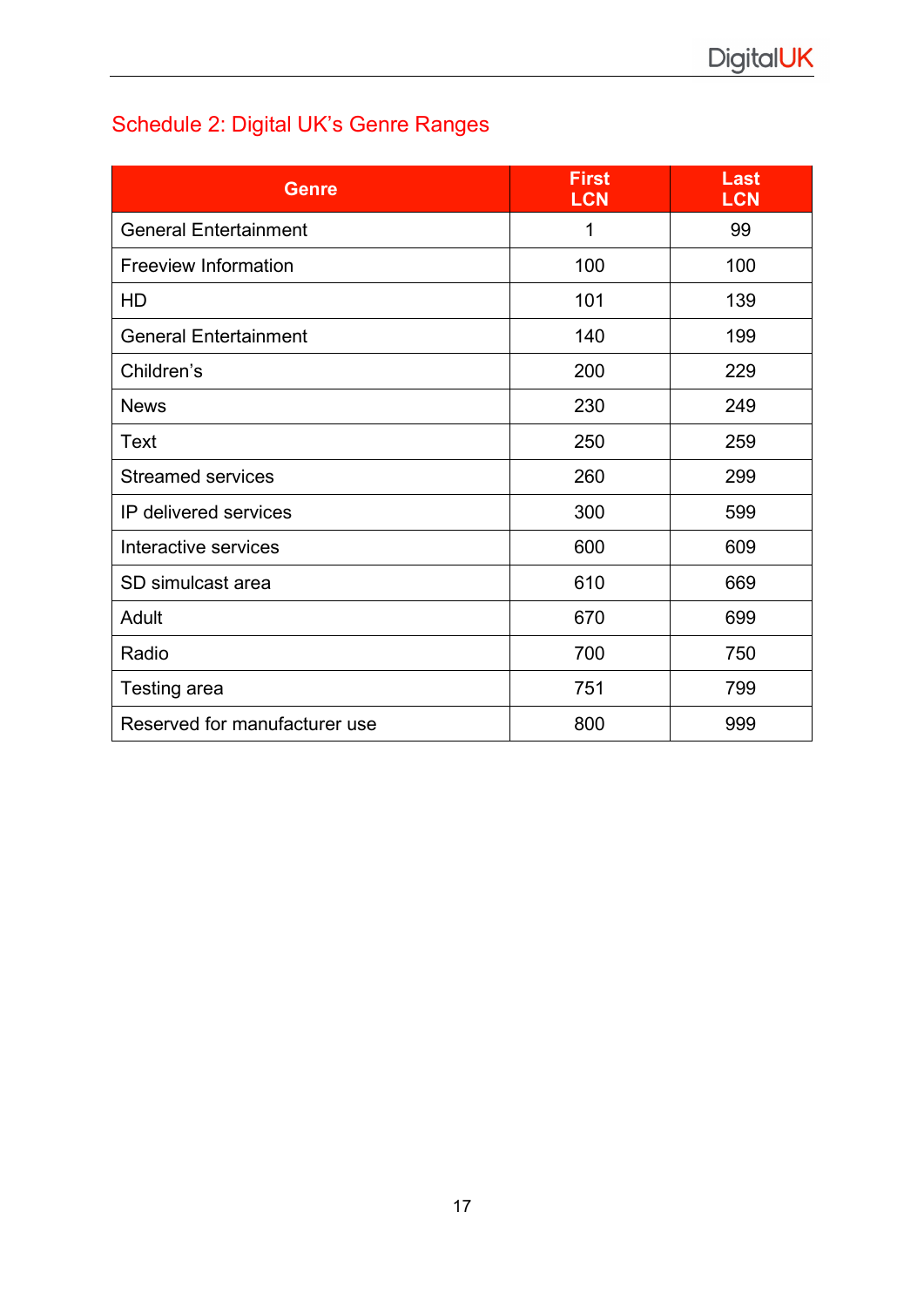## Schedule 2a: genre sections within the Freeview Play IP delivered range

| <b>Genre</b>                 | <b>First</b><br><b>LCN</b> | Last<br><b>LCN</b> |
|------------------------------|----------------------------|--------------------|
| <b>General Entertainment</b> | 301                        | 449                |
| Children's                   | 451                        | 499                |
| <b>News</b>                  | 501                        | 599                |

LCNs 300, 450 and 500 will be reserved for genre markers.

Channels that are carried in a Freeview Play app, but are not under common control with the company that has a Freeview Play agreement for the app, will be allocated LCNs on a first come, first served basis in the following ranges:

## **General Entertainment:** 401-449

**Children's:** 491-499

**News:** 581-599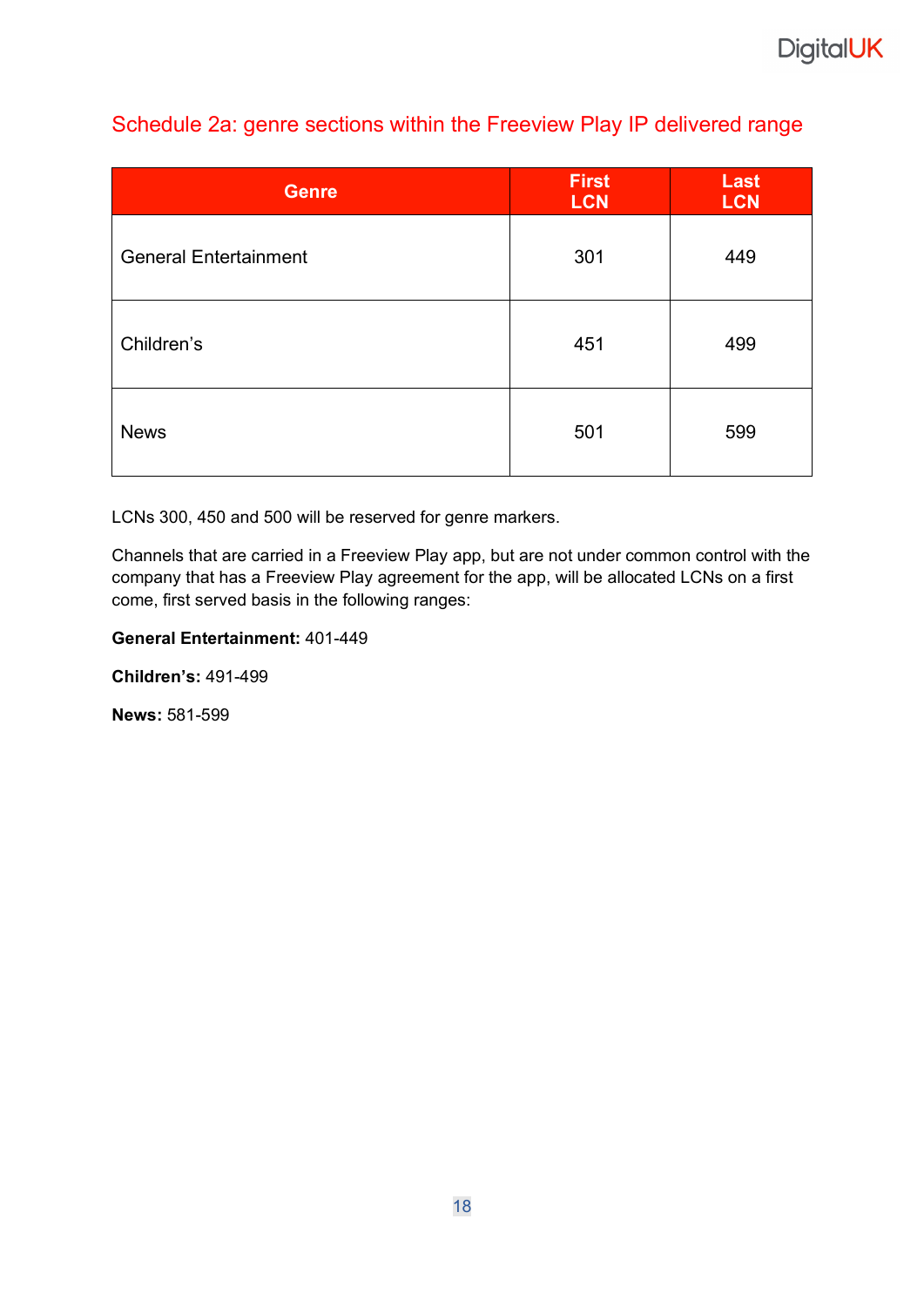# **DigitalUK**

## Schedule 3: Digital UK's Genre Definitions

## **General Entertainment**

Programming of an entertainment nature that targets a wide viewing audience.

The channel must contain a variety of entertainment programming and the channel must not be more appropriately listed in another existing genre.

## **HD**

A channel is defined as HD where it meets the video parameters for high-definition services as defined in Table 6 of Ofcom's Reference parameters for DTT transmissions in the UK, version 6.11 dated 19/11/2009 (as amended from time to time). All channels meeting this definition will be allocated LCNs in the HD genre with the exception of adult and children's services, which for consumer protection purposes will be allocated an LCN within their relevant content genre.

## **Children's**

Programming aimed at children aged 15 or under. There should be no material unsuitable for children aged 15 or under on any channel assigned to this genre.

## **News**

Programming consisting predominantly of news and/or current affairs.

## **Adult**

Digital UK will determine, in its reasonable opinion, whether it is appropriate to locate a channel in the Adult genre. Adult channels are channels which contain content of an adult nature, such that it features the depiction or description of, or behaviour of, a sexual or sexually suggestive nature, especially if this is of a lascivious nature. This includes the exhibition or depiction of sexual organs or sexual activity of any kind.

When considering if a channel should be listed in the Adult genre, Digital UK will consider the amount and nature of programming which is of an adult nature that is broadcast on to that channel.

For the avoidance of doubt, transactional sex chat channels (or 'Adult Chat' services) will be located in the Adult genre.

## **Text**

The presentation of on-screen text services which are predominantly used by viewers to seek out specific information.

## **Streamed services**

Channels where audio visual content is delivered over IP but access is enabled via an MHEG or HbbTV application which is broadcast over DTT. Services of this type will usually be allocated an LCN within the Streamed services genre, with the exception of adult and children's services, which for consumer protection purposes will be allocated an LCN within their relevant content genre.

## **IP-delivered**

IP-delivered channels with no DTT element.